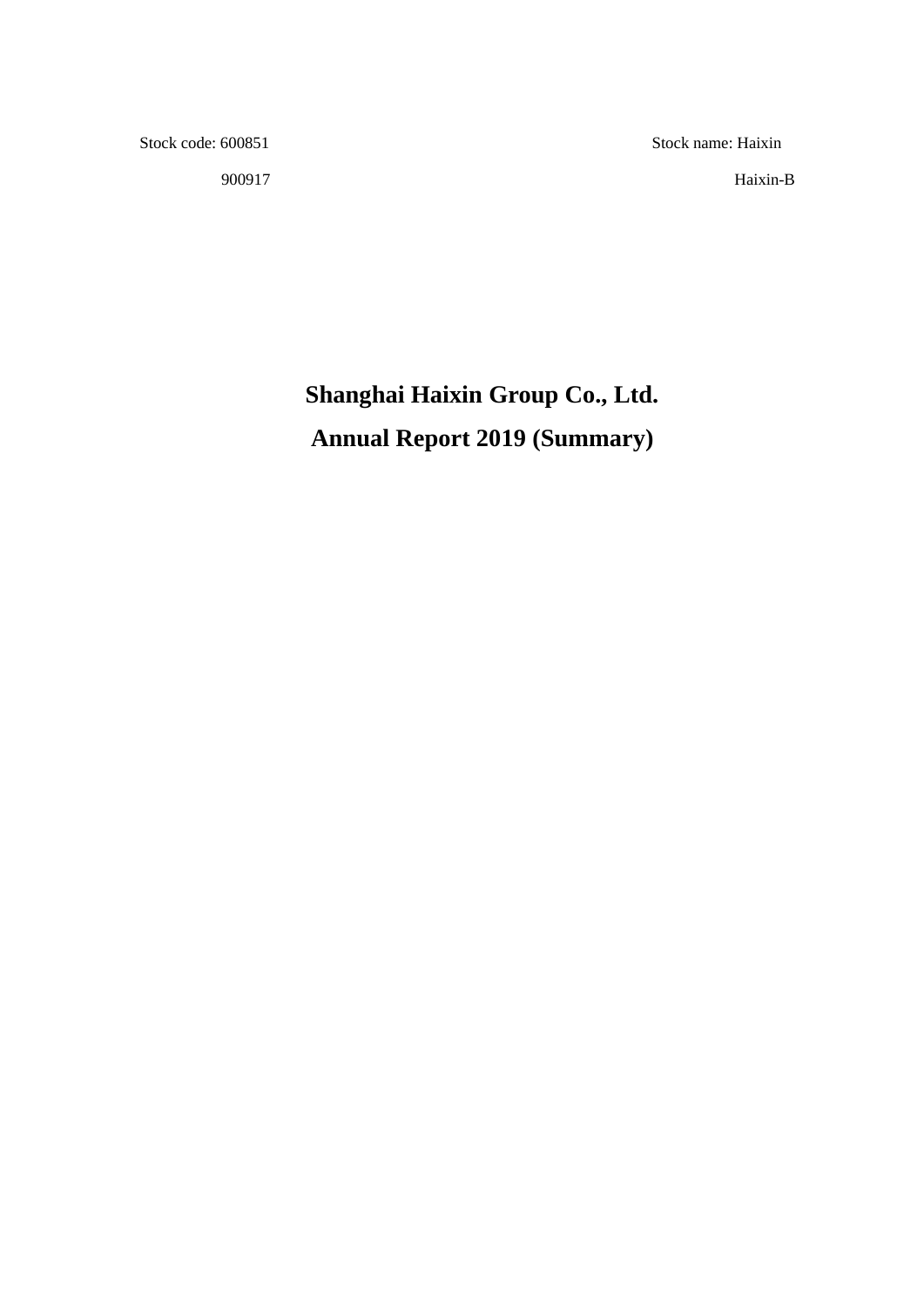#### **Part I Important Notes**

1. This Summary is based on the full text of the Annual Report of Shanghai Haixin Group Co., Ltd. (inclusive of its consolidated subsidiaries, the "Company", "Haixin Group" or "we"; exclusive of subsidiaries, the "Company as the parent", except where the context otherwise requires). In order for a full understanding of the Company's operating results, financial condition and future development planning, investors should carefully read the full text, which has been disclosed together with this Summary on the website of the Shanghai Stock Exchange and other media designated by the China Securities Regulatory Commission (the "CSRC").

This Summary has been prepared in both Chinese and English. Should there be any discrepancies or misunderstandings between the two versions, the Chinese version shall prevail.

2. The Board of Directors (or the "Board"), the Supervisory Committee as well as the Directors, Supervisors and senior management of the Company hereby guarantee the factuality, accuracy and completeness of the contents of this Report and its summary, and shall be jointly and severally liable for any misrepresentations, misleading statements or material omissions in this Report and its summary.

3. All the Company's Directors have attended the Board meeting for the review of this Report and its summary.

4. Zhonghua Certified Public Accountants LLP has issued an independent auditor's report with unmodified unqualified opinion for the Company.

5. The Board has considered and approved the following dividend payout proposal for ordinary shareholders for the Reporting Period:

Upon audit by the CPA firm, for the year 2019, the Company recorded a net profit attributable to the listed company's shareholders of RMB103,940,134.72. Based on the net profit of the Company as the parent, after withdrawing 10% (equal to RMB9,421,124.55) for statutory surplus reserves, plus the beginning undistributed profit of RMB399,235,999.72, the adjustment of RMB-2,073,831.97 to undistributed profit due to the adoption of new accounting standards at the beginning of the period, and minus the dividends of RMB42,246,984.22 payable to the ordinary shareholders for the year 2018, the ending undistributed profit was RMB449,434,193.70.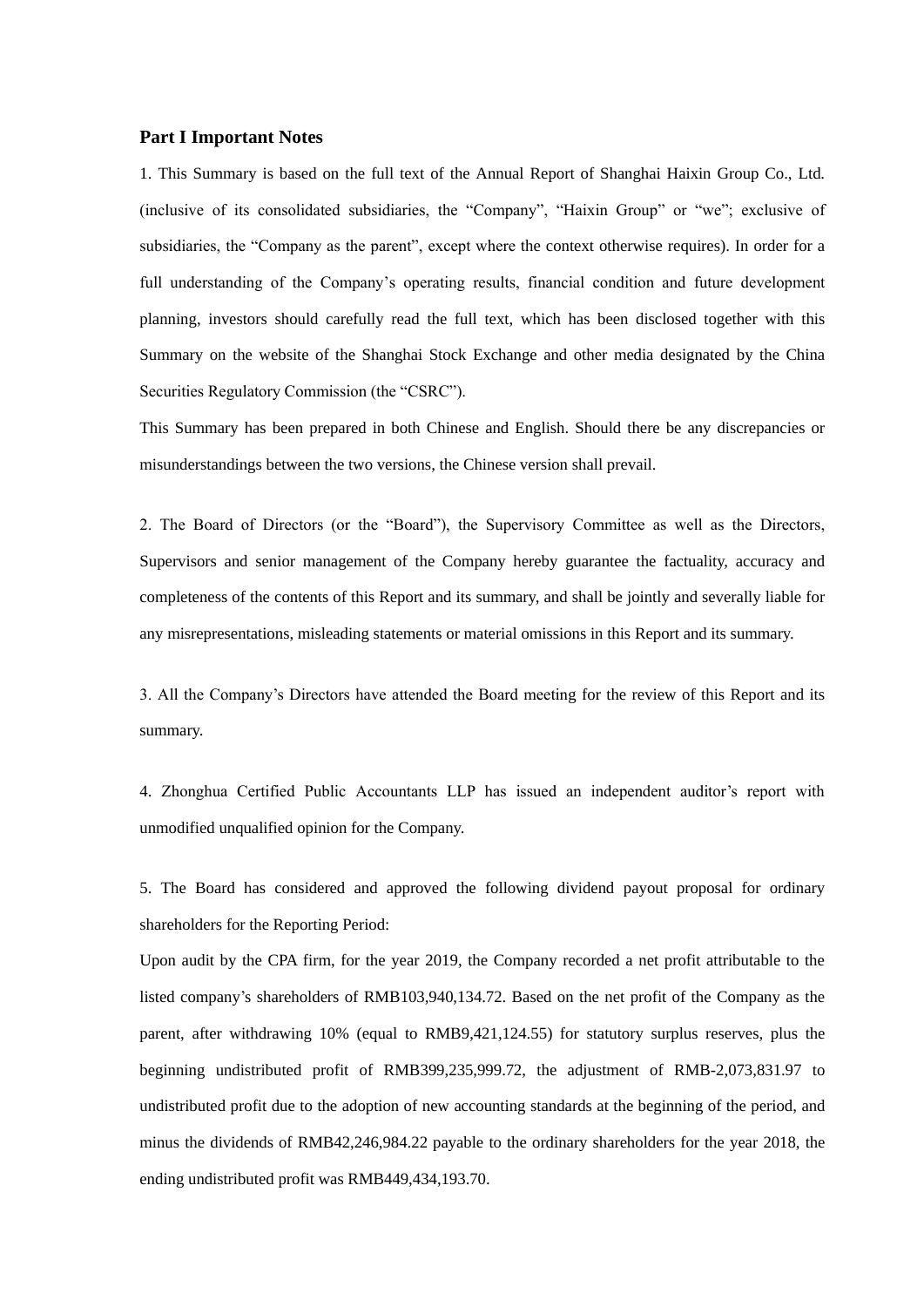As the proposal for the 2019 annual profit distribution, the Company intends to, based on the total shares of 1,207,056,692 on 31 December 2019, distribute a cash dividend of RMB0.30 (tax inclusive) per 10 shares, with the total cash to be distributed amounting to RMB36,211,700.76.

Up to the end of 2019, the statutory capital reserves stood at RMB429,388,003.41. Therefore, it has been proposed not to distribute share dividend converted from capital reserves for the year.

#### **Part II Key Corporate Information**

#### **1. Stock Profile**

|         |                            | Stock profile |        |               |
|---------|----------------------------|---------------|--------|---------------|
| Variety | Stock exchange             | Name          | Code   | Previous name |
| A-stock | Shanghai Stock<br>Exchange | Haixin        | 600851 |               |
| B-stock | Shanghai Stock             | Haixin-B      | 900917 |               |
|         | Exchange                   |               |        |               |

| Contact information | <b>Board Secretary</b>            | Securities Representative         |
|---------------------|-----------------------------------|-----------------------------------|
| Name                | He Lili                           | Pan Ronghui                       |
| Address             | 18/F, Huaxin Haixin Building, 666 | 18/F, Huaxin Haixin Building, 666 |
|                     | Fuzhou Road, Shanghai             | Fuzhou Road, Shanghai             |
| Tel.                | 021-63917000                      | 021-63917000                      |
| E-mail address      | hxsecretary@haixin.com            | prh@haixin.com                    |

#### **2. Brief Introduction to Main Business Scope in the Reporting Period**

We are mainly engaged in the production and sale of plush & garments and medicine, financial investment, leasing & management of industrial premises and property, etc. No significant changes occurred to our main business cope and models during the Reporting Period.

Different business models for different divisions:

●Textile division——we specialize in the production (through independent product development and OEM) and sale (at both the domestic and overseas markets, with the latter as the focus) of plush and garments;

●Pharmaceutical division——including pharmaceutical manufacturing and marketing. Our pharmaceutical manufacturing subsidiaries mainly produce medicine and sell them through own sales platform and commercial agents from different places; our medicine marketing subsidiaries purchase medicine, then expand the business through sales channels. They get the profit through purchase and sale price difference.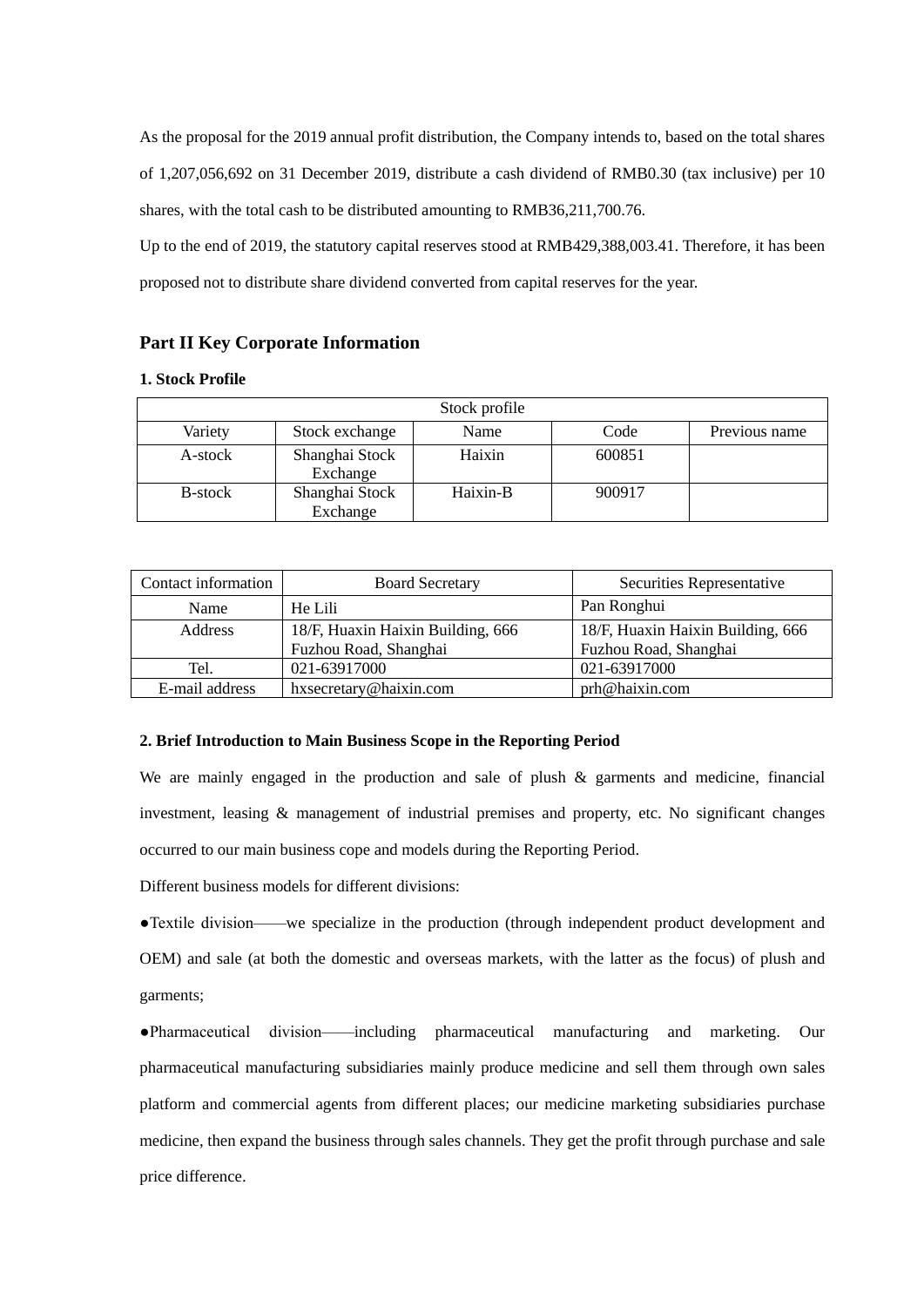●Financial investment division——securities companies and fund companies where we hold a stake operate independently and we take part in their decision-making through appointed directors (and supervisors) in them;

●Leasing of industrial premises and property——we lease out the plants of our shutdown subsidiaries and vacant properties of subsidiaries in normal operation, and we manage all of such properties and collect rents.

The plush sector where we belong is a small sub-sub-sector under the textile & garments industry. After more than three decades of development, the plush sector has grown mature with overcapacity and fierce market competition. Fortunately, our plush products enjoy a high reputation in the sector.

The pharmaceuticals industry where we belong is considered an important part of China's economy, which keeps developing with a sound industrial system in shape. Now, the industry is in a stage of sustainable development in general. In our medicine division, we control small- and medium-sized medicine production and marketing enterprises, which have some brand recognition and marketing channels.

#### **3. Key Financial Information**

#### **3.1 Key Financial Information of Past Three Years**

2019 2018 2019-over-2018 change (%) 2017 Total assets 5,158,500,594.34 4,509,445,358.47 14.39 4,892,139,818.15 Operating revenue 1,111,742,408.11 1,098,675,770.39 1.19 1,000,436,800.19 Net profit attributable to shareholders of the listed company 103,940,134.72 135,250,355.63 -23.15 105,299,012.35 Net profit attributable to shareholders of the listed company before exceptional gains and losses 42,660,472,74 123,216,108,42 -65.38 96,581,607,15 Equity attributable to shareholders of the listed company 3,848,709,791.06 3,420,684,395.47 12.51 3,781,691,536.26

Unit: RMB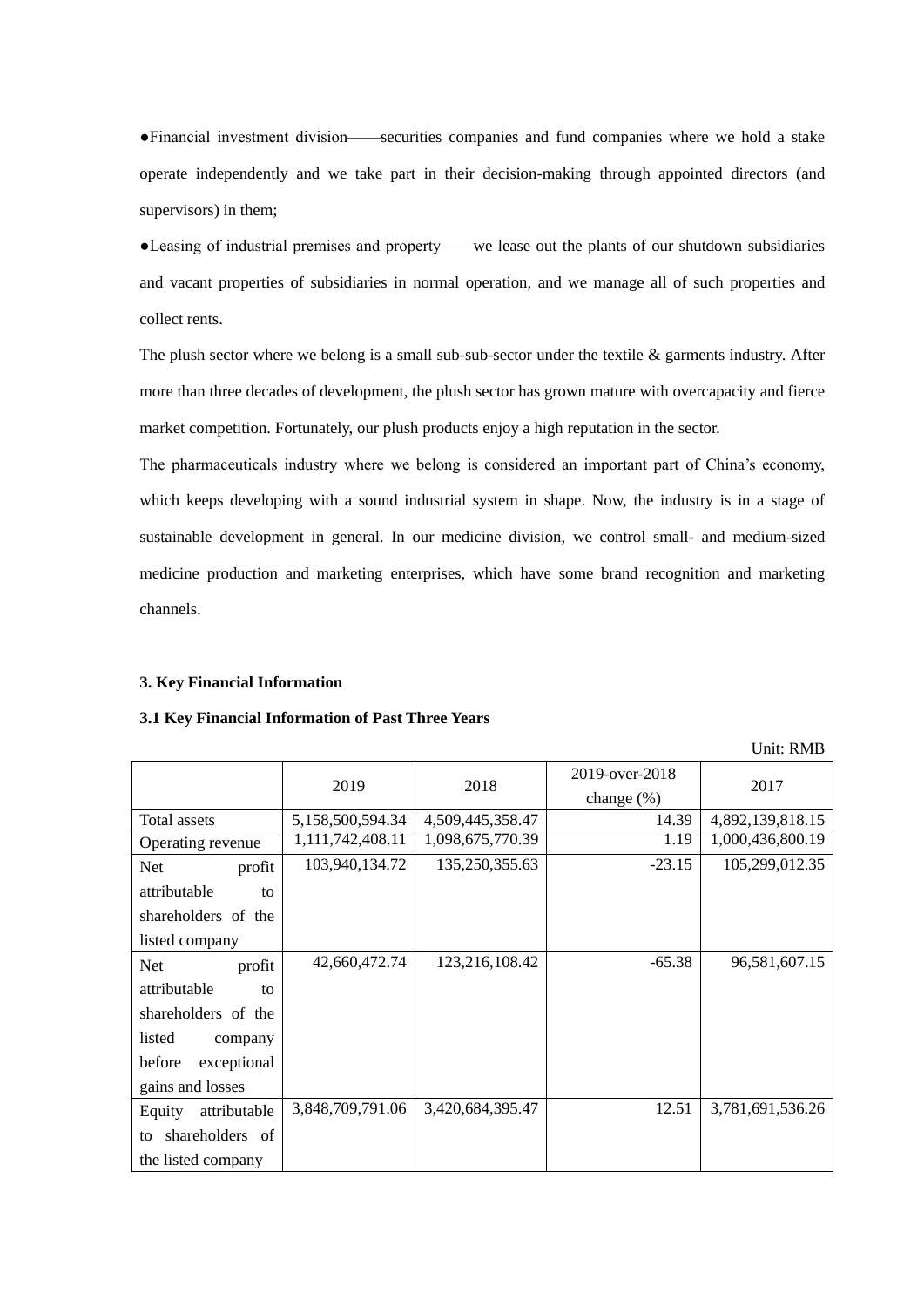| Net cash generated      | $-26,015,409.43$ | 55,503,931.33 | $-146.87$         | 13,312,981.56 |
|-------------------------|------------------|---------------|-------------------|---------------|
| from/used<br>in         |                  |               |                   |               |
| operating activities    |                  |               |                   |               |
| Basic earnings per      | 0.0861           | 0.1120        | $-23.13$          | 0.0872        |
| share (RMB/share)       |                  |               |                   |               |
| Diluted earnings per    | 0.0861           | 0.1120        | $-23.13$          | 0.0872        |
| share (RMB/share)       |                  |               |                   |               |
| Weighted average        | 3.01             | 3.75          | Down by 0.74 perc | 2.67          |
| return on equity $(\%)$ |                  |               | entage point      |               |

## **3.2 Key Financial Information by Quarter**

|                                                                                                                        |                                   |                                |                                    | Unit: RMB                    |
|------------------------------------------------------------------------------------------------------------------------|-----------------------------------|--------------------------------|------------------------------------|------------------------------|
|                                                                                                                        | Q <sub>1</sub><br>(January-March) | Q <sub>2</sub><br>(April-June) | Q <sub>3</sub><br>(July-September) | Q4<br>(October-Decem<br>ber) |
| Operating revenue                                                                                                      | 224,896,589.82                    | 278,149,788.42                 | 366,723,095.67                     | 241,972,934.20               |
| Net profit attributable to<br>shareholders of the listed<br>company                                                    | 22,754,351.90                     | 46,985,052.47                  | 26, 197, 754. 12                   | 8,002,976.23                 |
| Net profit attributable to<br>shareholders of the listed<br>before<br>company<br>exceptional<br>gains<br>and<br>losses | 20,824,633.76                     | 6,497,547.77                   | 24,560,016.96                      | $-9,221,725.75$              |
| <b>Net</b><br>cash<br>generated<br>from/used<br>operating<br>in<br>activities                                          | $-37,280,013.78$                  | 7,442,455.34                   | -73,421,175.72                     | 77, 243, 324. 73             |

Differences between the quarterly data above and what have been disclosed in the previous periodic reports:

□ Applicable √ Not applicable

## **4. Share Capital and Shareholder Information**

## **4.1 Numbers of Common Shareholders and Preferred Shareholders with Resumed Voting Rights**

## **as well as Holdings of Top 10 Shareholders**

|                                                                       |      |    |              |            |          |           |               |               | Unit: share |    |
|-----------------------------------------------------------------------|------|----|--------------|------------|----------|-----------|---------------|---------------|-------------|----|
| Ordinary shareholders at period-end                                   |      |    |              |            |          | 68,650    |               |               |             |    |
| Ordinary shareholders at month-end prior to disclosure of this Report |      |    |              |            | 72,031   |           |               |               |             |    |
| Top 10 shareholders                                                   |      |    |              |            |          |           |               |               |             |    |
| Full                                                                  | name | οf | Shareholdi   | Ending     | Percenta | Restricte | Pledged       | <sub>or</sub> | Nature      | of |
| shareholder                                                           |      |    | change<br>ng | shareholdi | ge(%)    | d shares  | frozen shares |               | shareholder |    |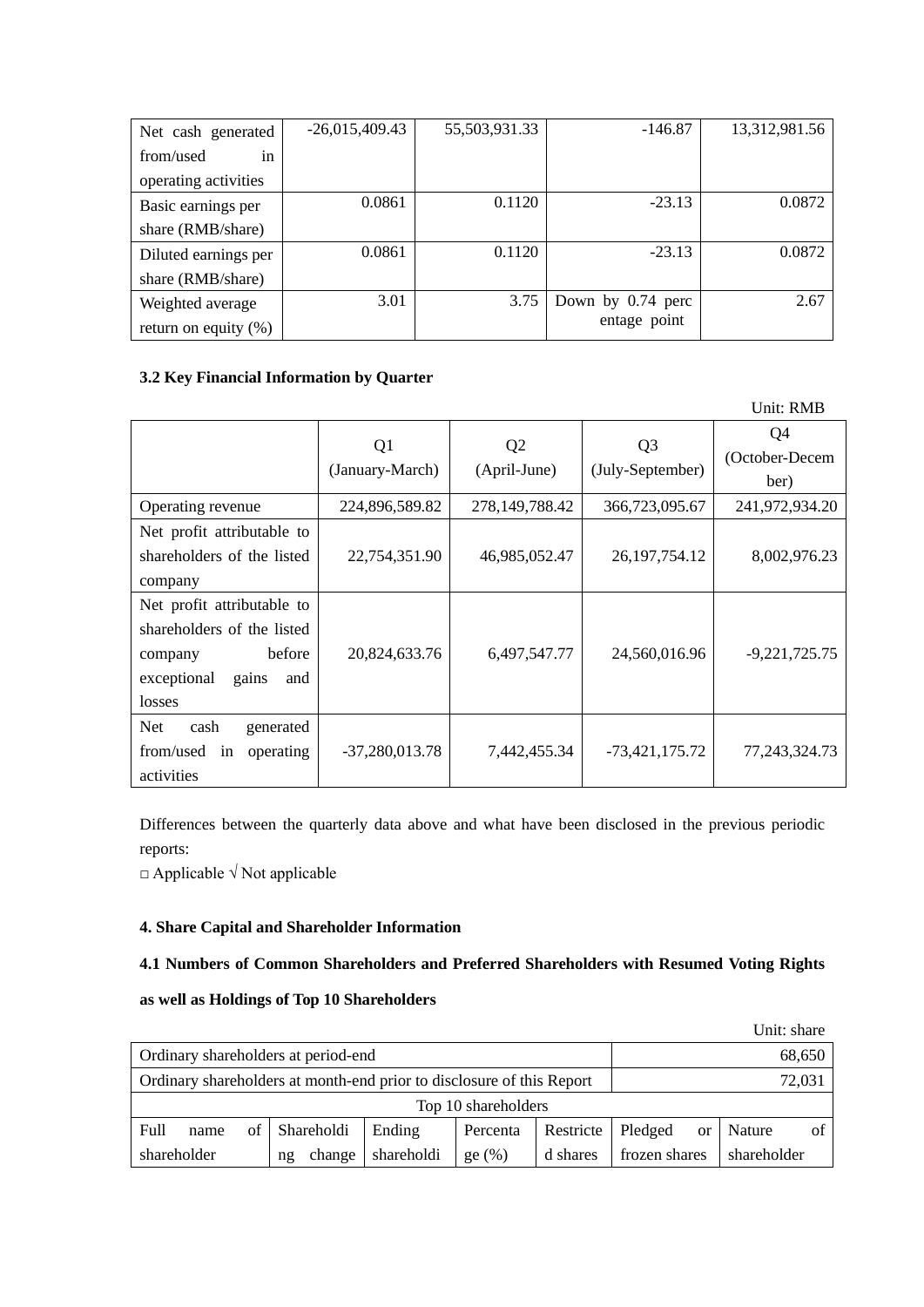|                               | in         | ng             |       |                  | Statu     | Share     |               |
|-------------------------------|------------|----------------|-------|------------------|-----------|-----------|---------------|
|                               | Reporting  |                |       |                  | ${\bf S}$ | ${\bf S}$ |               |
|                               | Period     |                |       |                  |           |           |               |
| <b>SHENZHEN</b><br>1.         | 37,518,741 | 131,358,29     | 10.88 | $\boldsymbol{0}$ | N/A       |           | Other         |
| <b>NINGRUI</b>                |            | $\overline{2}$ |       |                  |           |           |               |
| <b>INVESTMENT</b>             |            |                |       |                  |           |           |               |
| <b>MANAGEMENT</b>             |            |                |       |                  |           |           |               |
| CO.,<br>LTD.                  |            |                |       |                  |           |           |               |
| (LIMITED                      |            |                |       |                  |           |           |               |
| PARTNERSHIP)                  |            |                |       |                  |           |           |               |
| <b>SHANGHAI</b><br>2.         |            | 82,082,000     | 6.80  | $\boldsymbol{0}$ | N/A       |           | Domestic      |
| SONGJIANG                     |            |                |       |                  |           |           | non-state-own |
| <b>DONGJING</b>               |            |                |       |                  |           |           | legal<br>ed   |
| <b>INDUSTRIAL</b>             |            |                |       |                  |           |           | person        |
| CORP.                         |            |                |       |                  |           |           |               |
| 3.<br><b>SHENZHEN</b>         |            | 60,005,808     | 4.97  | $\boldsymbol{0}$ | N/A       |           | Unknown       |
| <b>UNION</b>                  |            |                |       |                  |           |           |               |
| <b>DEVELOPING</b>             |            |                |       |                  |           |           |               |
| <b>INVESTMENT</b>             |            |                |       |                  |           |           |               |
| CO., LTD                      |            |                |       |                  |           |           |               |
| <b>SHANGHAI</b><br>4.         |            | 39,300,000     | 3.26  | $\boldsymbol{0}$ | N/A       |           | State-owned   |
| <b>IMPORT</b><br><b>TOYS</b>  |            |                |       |                  |           |           | legal person  |
| & EXPORT CO.,                 |            |                |       |                  |           |           |               |
| LTD.                          |            |                |       |                  |           |           |               |
| 5.<br><b>SHENZHEN</b>         |            | 39,288,210     | 3.25  | $\boldsymbol{0}$ | N/A       |           | Other         |
| <b>HUIHE</b>                  |            |                |       |                  |           |           |               |
| <b>INVESTMENT</b>             |            |                |       |                  |           |           |               |
| <b>FUND</b>                   |            |                |       |                  |           |           |               |
| <b>MANAGEMENT</b>             |            |                |       |                  |           |           |               |
| CO.,                          |            |                |       |                  |           |           |               |
| LTD.-SHENZH                   |            |                |       |                  |           |           |               |
| <b>HUIHE</b><br>EN            |            |                |       |                  |           |           |               |
| <b>FUND-HUIHE</b>             |            |                |       |                  |           |           |               |
| <b>SECURITIES</b>             |            |                |       |                  |           |           |               |
| <b>INVESTMENT</b>             |            |                |       |                  |           |           |               |
| FUND NO. 2                    |            |                |       |                  |           |           |               |
| 6. HONG KONG                  |            | 29,749,458     | 2.46  | $\overline{0}$   | N/A       |           | Foreign legal |
| <b>SHENHAI</b>                |            |                |       |                  |           |           |               |
| <b>LIMITED</b>                |            |                |       |                  |           |           | person        |
| 7.<br><b>CENTRAL</b>          |            | 23,085,700     | 1.91  | $\overline{0}$   | N/A       |           | Unknown       |
| <b>ASSET</b><br><b>HUIJIN</b> |            |                |       |                  |           |           |               |
|                               |            |                |       |                  |           |           |               |
| <b>MANAGEMENT</b>             |            |                |       |                  |           |           |               |
| CO., LTD.                     |            |                |       |                  |           |           |               |
| 8. CHONGQING                  |            | 21,680,049     | 1.80  | $\boldsymbol{0}$ | N/A       |           | Unknown       |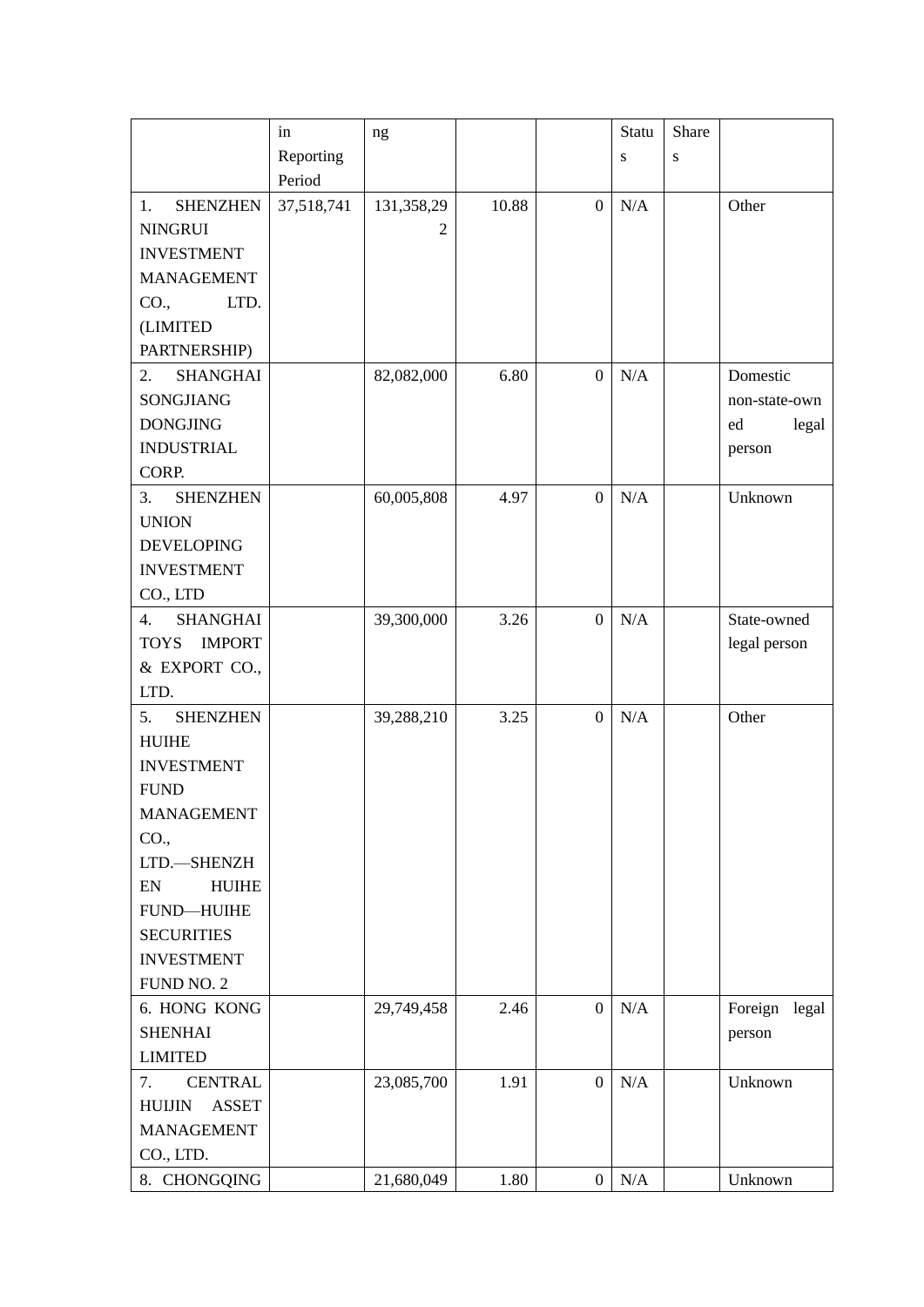| <b>INTERNATIONA</b>                   |                   |                                                               |                    |                  |            |  |                   |
|---------------------------------------|-------------------|---------------------------------------------------------------|--------------------|------------------|------------|--|-------------------|
| TRUST CO.,<br>L                       |                   |                                                               |                    |                  |            |  |                   |
| LTD.-XINGGU                           |                   |                                                               |                    |                  |            |  |                   |
| <b>ASSEMBLED</b><br>Ω                 |                   |                                                               |                    |                  |            |  |                   |
| <b>TRUST</b><br><b>FUNDS</b>          |                   |                                                               |                    |                  |            |  |                   |
| PLAN NO. 1                            |                   |                                                               |                    |                  |            |  |                   |
| 9. CHONGQING                          |                   | 16,268,707                                                    | 1.35               | $\boldsymbol{0}$ | N/A        |  | Unknown           |
| <b>INTERNATIONA</b>                   |                   |                                                               |                    |                  |            |  |                   |
| TRUST CO.,<br>L                       |                   |                                                               |                    |                  |            |  |                   |
| LTD.-XINGGU                           |                   |                                                               |                    |                  |            |  |                   |
| <b>ASSEMBLED</b><br>$\mathbf{\Omega}$ |                   |                                                               |                    |                  |            |  |                   |
| <b>TRUST</b><br><b>FUNDS</b>          |                   |                                                               |                    |                  |            |  |                   |
| PLAN NO. 2                            |                   |                                                               |                    |                  |            |  |                   |
| 10. NINGBO                            | $-1,004,778$      | 14,037,604                                                    | 1.16               | $\overline{0}$   | N/A        |  | Unknown           |
| <b>MEISHAN</b>                        |                   |                                                               |                    |                  |            |  |                   |
| <b>BONDED AREA</b>                    |                   |                                                               |                    |                  |            |  |                   |
| <b>CONVECTION</b>                     |                   |                                                               |                    |                  |            |  |                   |
| <b>INVESTMENT</b>                     |                   |                                                               |                    |                  |            |  |                   |
| CO., LTD.                             |                   |                                                               |                    |                  |            |  |                   |
| Related<br><b>or</b>                  | acting-in-concert | Shenzhen                                                      | Ningrui Investment |                  | Management |  | Corp.<br>(Limited |
| parties<br>among                      | shareholders      | Partnership) and Shenzhen Huihe Investment Funds Management   |                    |                  |            |  |                   |
| above                                 |                   | Limited-Shenzhen Huihe Funds Huihe Securities Investment Fund |                    |                  |            |  |                   |
|                                       |                   | No. 2 are acting-in-concert parties.                          |                    |                  |            |  |                   |

# **4.2 Relationship between the Company and Its Controlling Shareholder**

 $\Box$  Applicable  $\sqrt{\phantom{a}}$  Not applicable

# **4.3 Relationship between the Company and Its De Facto Controller**

√ Applicable □ Not applicable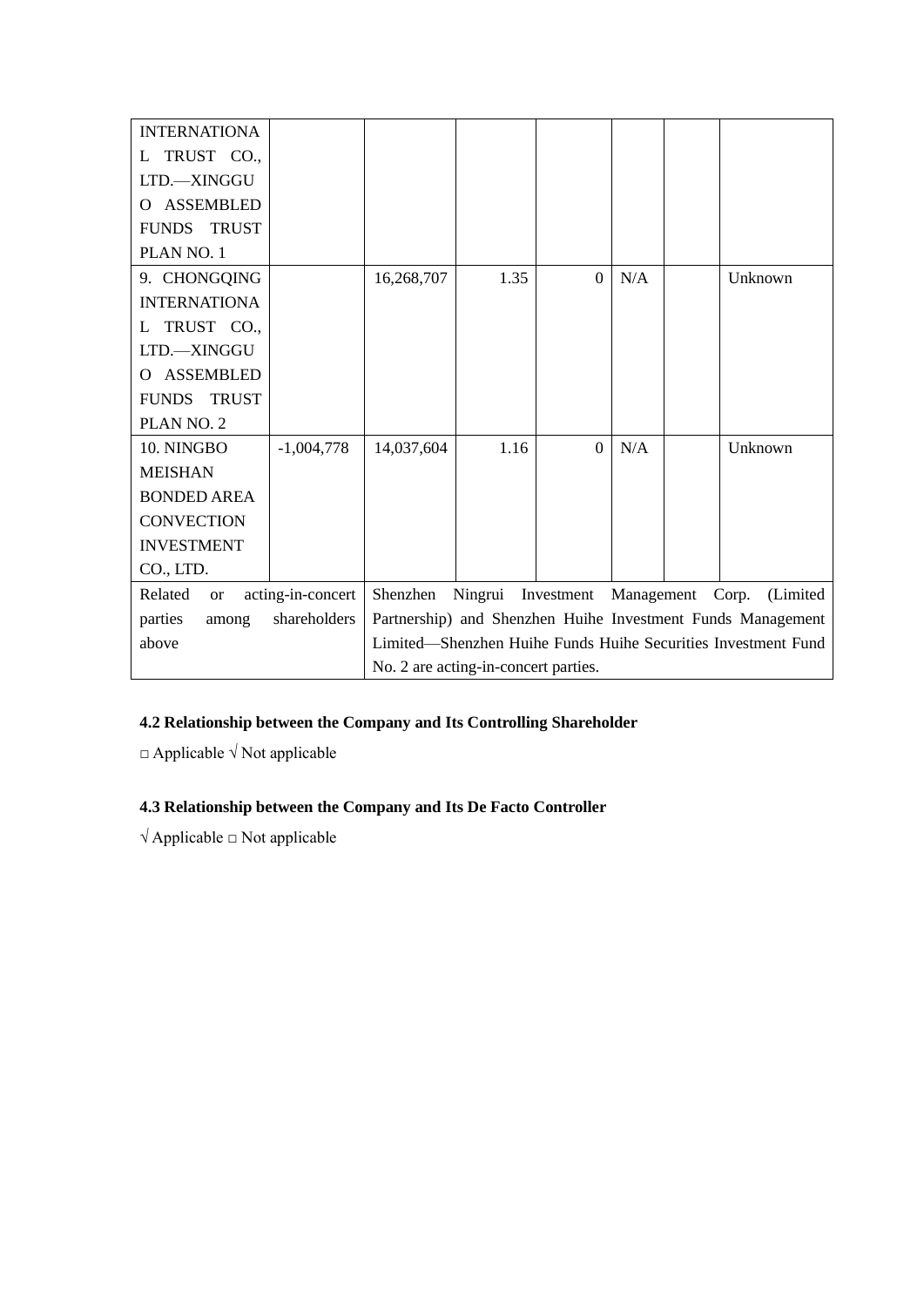

## **4.4 Number of Preferred Shareholders and Shareholdings of Top 10 of Them at the Period-end**

□ Applicable √ Not applicable

#### **5. Corporate Bonds**

□ Applicable √ Not applicable

## **Part III Operating Performance Discussion and Analysis**

1. Business Overview of the Reporting Period

For the year 2019, the Company recorded consolidated operating revenue of RMB1.112 billion with a year-on-year increase of 1.19%; cost of sales of RMB0.653 billion with a year-on-year decline of 0.10%; allowance for asset impairment of RMB32.709 million with a year-on-year increase of 164.17%; and a net profit attributable to the Company as the parent of RMB103.9401 million with a year-on-year decrease of 23.15%.

As of the end of 2019, the Company's total assets stood at RMB5.158 billion with a year-on-year growth of 14.39%, mainly because the market price of the Changjiang Securities stock held by the Company increased by RMB0.494 billion; the net assets stood at RMB3.849 billion with a year-on-year increase of 12.52%.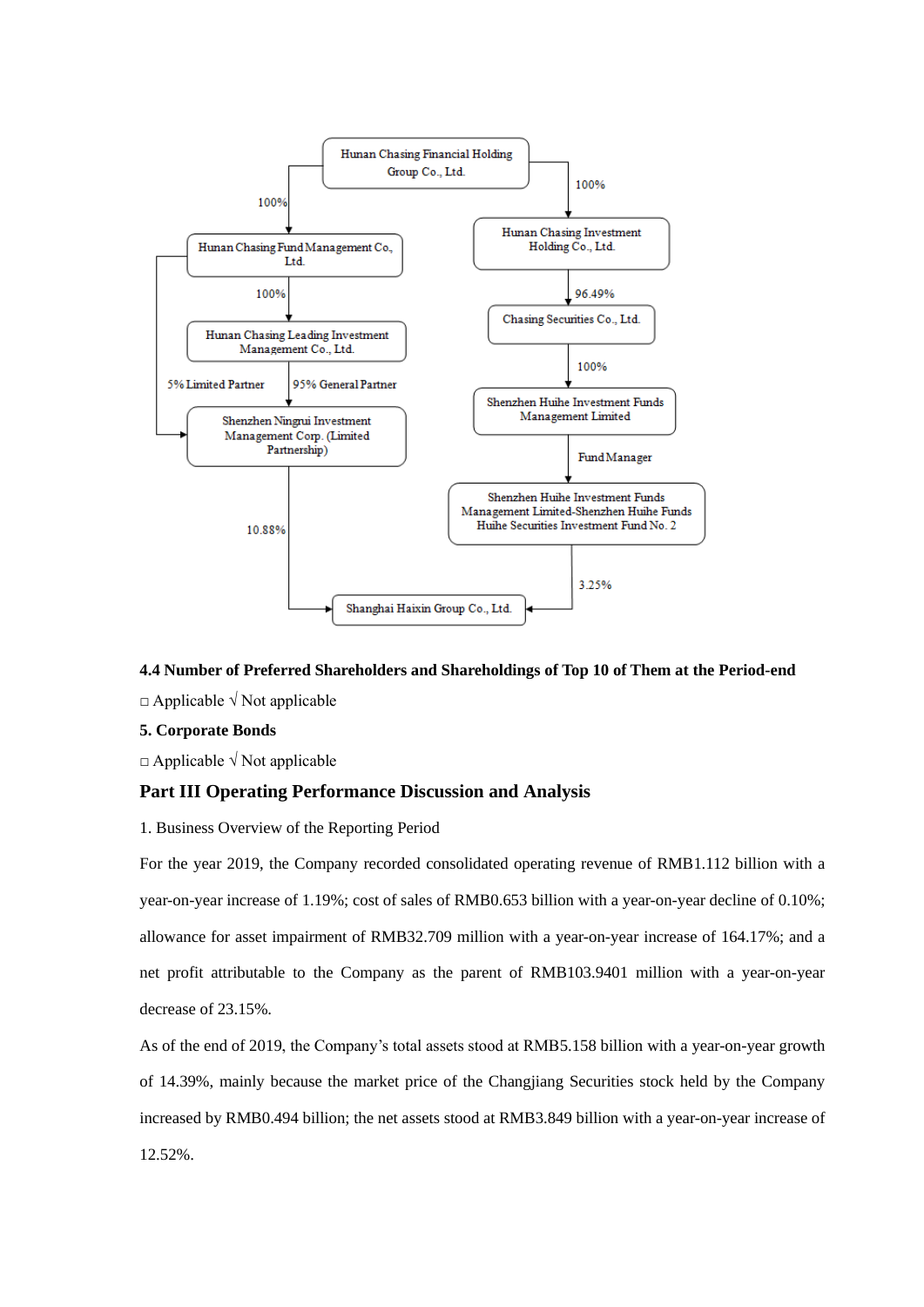A total of 52 enterprises were included in the Company's final financial accounts for the year 2019, including the Company as the parent and 34 majority-owned subsidiaries which were included in the consolidated financial statements, 8 jointly-run companies and associates (accounted for using the equity method) and 9 joint stock companies (accounted for using the cost method).

In the year, the textile division recorded the operating revenue of RMB0.464 billion and consolidated net profit of RMB-4.9416 million;

The pharmaceutical division recorded the operating revenue of RMB0.629 billion and consolidated net profit of RMB38.8842 million;

The financial investment division created net proceeds of RMB53.9739 million with a year-on-year decline of 37%;

The real estate and property management division recorded the operating revenue of RMB77.827 million and consolidated net profit of RMB48.3546 million (of which, RMB27.6451 million was generated from Jinxin United and RMB21.9531 million was from shutdown subsidiaries).

2. Reason for Suspension of Listing

 $\Box$  Applicable  $\sqrt{N}$  Not applicable

3. Possibility of Listing Termination and Reason Thereof

□ Applicable √ Not applicable

4. Analysis on Reasons for and Influence of Changes in Accounting Policies and Accounting Estimates  $\sqrt{\text{Applied}}$   $\Box$  Not applicable

On 31 March 2017, the Ministry of Finance issued the revised versions of the Accounting Standard No. 22 for Business Enterprises—Recognition and Measurement of Financial Instruments, the Accounting Standard No. 23 for Business Enterprises—Transfer of Financial Assets, and the Accounting Standard No. 24 for Business Enterprises—Hedge Accounting; and on 2 May 2017, the Ministry of Finance issued the revised version of the Accounting Standard No. 37 for Business Enterprises—Presentation of Financial Instruments (collectively referred to as the "New Accounting Standards Governing Financial Instruments"). Companies listed both domestically and overseas are required to adopt the New Accounting Standards Governing Financial Instruments from 1 January 2018, and other domestically listed companies from 1 January 2019.